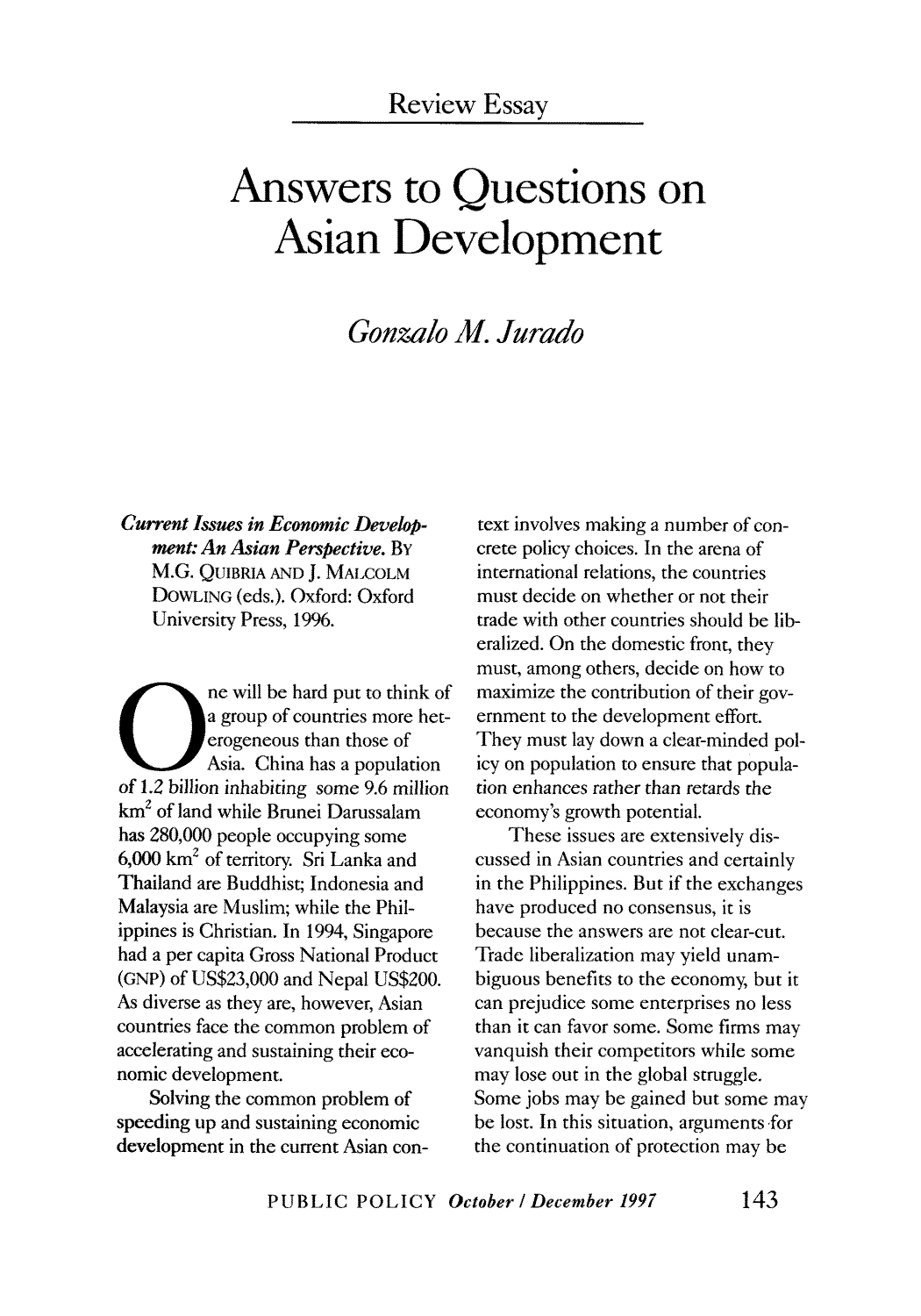difficult to resist.

Maximizing the contribution of government to the development effort can mean mobilizing the potential of democracy for carrying out decisive action but it can also require exercising the arm of authoritarianism to produce results. How much of the one and how much of the other? One recalls the lecture of Senior Minister Lee Kuan Yew of Singapore to a Philippine audience a few years ago which expressed skepticism of the effectiveness of democratic processes in the promotion of economic growth.

Getting the most from government can also be interpreted as requiring the scaling down of bureaucracy, perhaps through privatization, in order to give government programs sharper focus; or alternatively, as demanding the enlargement of its scope in order to meet the people's multifarious requirements. The benefits of privatization are also not too obvious, especially in cases of natural monopolies. Some would argue that where natural monopolies exist, regulation may be the preferred approach.

With regard to the population-development nexus, it is not certain whether economic development determines fertility rates or fertility rates determine the pace of economic change. In other words, which one is the dependent and which one is the independent variable? Whatever it may be, couldn't something be done at the individual family level here and now as we await the favorable impact of economic development at the national level?

The present volume should be welcome reading to all who are seeking a resolution to issues of governance, democracy, corruption, ethics and values, privatization, liberalization, participation in the World Trade Organization (WTO),

foreign investment, population, and the environment – and their impact on economic development. The book contains ten essays presented by distinguished economists in an international conference on development economics held by the Asian Development Bank in Manila in November 1994. It opens with an overview chapter written by editors M.G. Quibria and *].* Malcolm Dowling. It is a well-written and carefully thought-out chapter describing the geographical, population and politico-economic features of Asian countries which provide the concrete background for the individual essays. It then provides an analysis of the issues that currently confront Asian countries together with a review and summary of the essays presented in the volume. Readers not inclined to tackle technical details of the individual essays can limit their reading to this excellent chapter without depriving themselves of essential knowledge. Graduate students writing their thesis will not, of course, have this option. They will just have to read everything, including the footnotes.

Using the classification scheme of the overview chapter, one can group the individual papers under three headings: (a) governance, democracy, corruption, and ethics (papers by Paul Streeten, Robert]. Barro, Abhijit Banerjee and Basant Kapur); (b) regulation, privatization, the trading environment, and economic development (Jean Jacques Laffont, Rodney E. Falvey, T.N. Srinivasan, and Motoshige ltoh and Jun Shibata); and (c) population, the environment, and agricultural development (Marc Nerlove and M. Ali Khan). While all the papers are substantive, a testimony to the reputations and scholarship of the authors, the present review will touch only on those by Streeten, Laffont,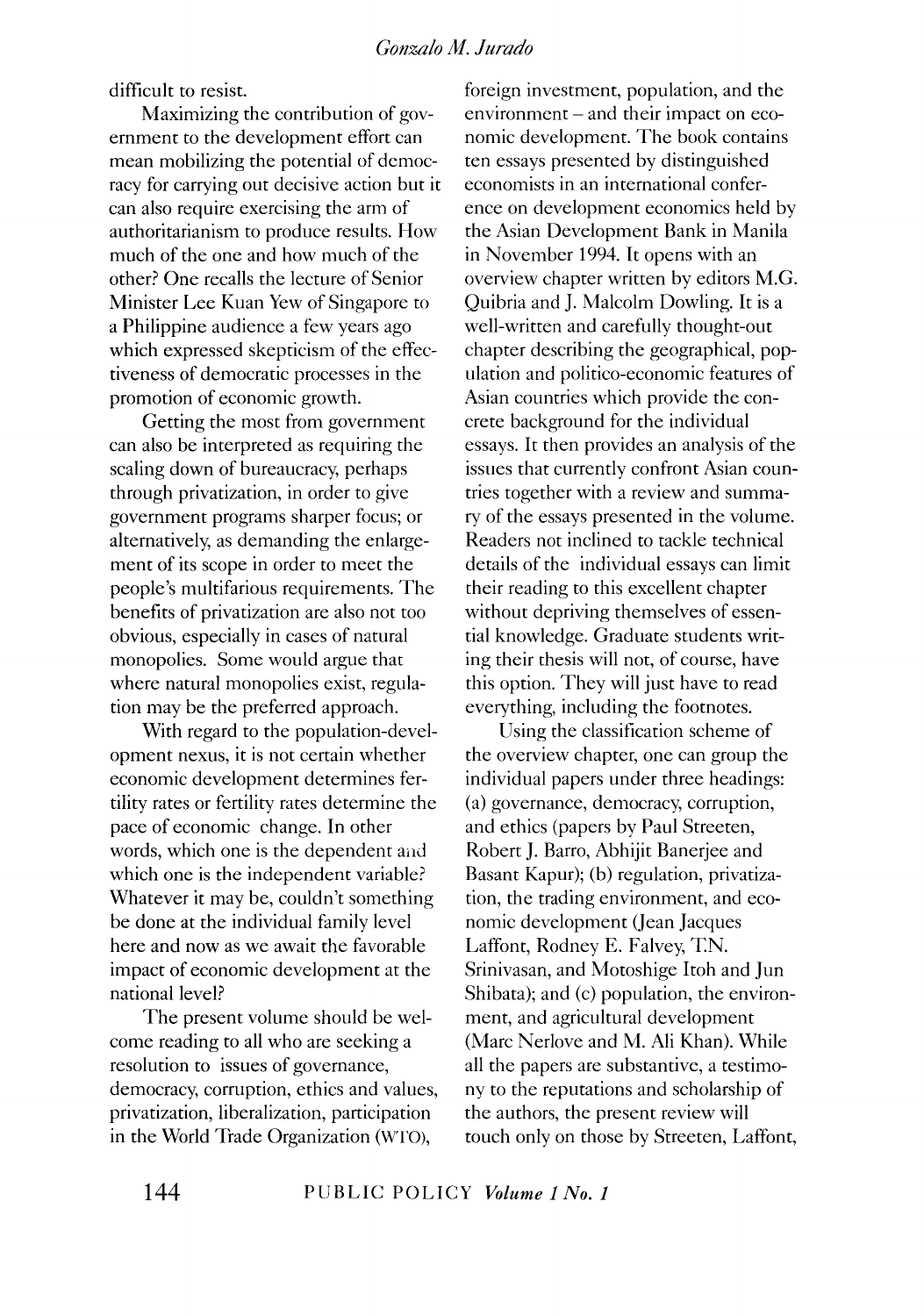Falvey and Khan because they dwell directly on matters of great interest in the Philippines.

#### **STATE INTERVENTION**

In his paper, "Governance," Streeten deals with a wide variety of problems and takes positions on them. In opposition to the view that efficiency, equity and liberty call for minimum state intervention, he argues that strong and, in many cases, expanded state intervention (of the right kind, in the right areas) is necessary in order to make markets work. Among the actions that an expanded state should take are those that "get prices right;" provide a legal framework and maintain law and order; pursue correct macroeconomic policies with respect to exchange rates, wage rates, and trade policy in order to ensure high levels of employment without inflation; encourage competition by anti-monopoly and anti-restrictive practices legislation; set up competitive enterprises in the public sector, and liberalize trade or take over natural monopolies.

Getting prices right is a major responsibility of government, Streeten says. He points out that there is nothing in the nature of free markets that either establishes or maintains competition. On the contrary, quoting Adam Smith, he argues that free markets make for conspiracies against the public. This, of course, is the opposite of contemporary doctrine which sees the free market as establishing "right" prices and the government as "distorting" them.

The functions of government, as Streeten puts it, include the construction of physical infrastructure and the development of human resources, universal health care, environmental protection, promotion and dissemination of basic research, promotion of racial justice, public schools, renewal of cities, rehabilitation of the homeless, provision of jobs and so on.

Streeten also has something to say on the relation between democracy, capitalism, and development. He argues that

when the invisible hand of the market causes suffering through excessive unemployment or exploitation or environmental degradation, democracy demands interventions with the free market. There is no evidence whatsoever that these interventions are bound to lead to slavery and despotism, as Friedrich von Hayek predicted. On the other hand, the owners and managers of private firms attempt to restrain democracy when it claims too many resources for mass consumption.

Streeten stops short of saying, however, that democracy has a positive impact on development. He does make insightful comments; but these are not likely to satisfy the minimalists. The point, the minimalists would say, is precisely that state intervention is seldom "of the right kind, in the right places." They have history on their side, at least in the Philippines.

#### **PRIVATIZATION**

For his part, Laffont examines the trend towards deregulation and privatization, noting that while there is agreement that some form of intervention is required in the case of natural monopolies, consensus is lacking on the nature of the intervention or the real domain of natural monopolies. His paper, "Regulation Privatization, and Incentives in Developing Countries," is an argument in favor of regulation of natural monopolies in developing countries taking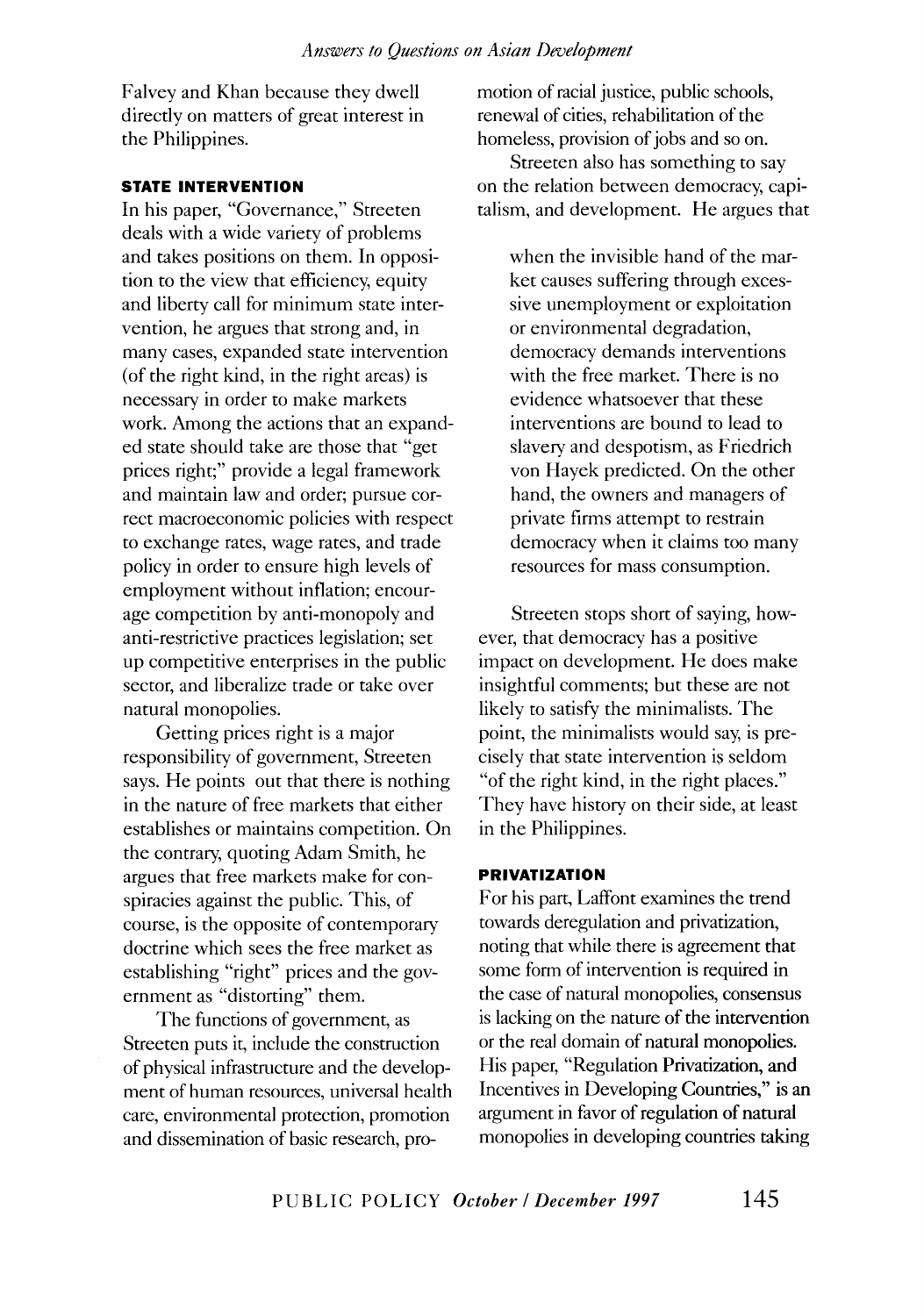#### *Gonza/o M. Jurado*

into central consideration, however, the financial and institutional capabilities of these countries. At this time, developing countries suffer from the high costs of public funds, a high cost of auditing, weak constitutional control, difficulties in committing to long-term contracts and, lastly, poorly developed credit markets.

Laffont argues in favor of regulations with low-powered incentives, except in the case of a bad auditing mechanism. He suggests a three-stage procedure. In the first stage when the auditing system is weak, incentive schemes should be strong. In the second stage when auditing has improved, incentive schemes should be weak. And in the third stage, incentive schemes should be stronger than in the first stage. He concludes that developing countries would need to establish a credible and stable set of regulatory rules to ensure the success of their privatization programs for natural monopolies. Such rules should safeguard against future political interference to guarantee the continuity of the incentive system, if not its improvement over time.

Laffont's recommendations are well taken but they are not pertinent to the issues in the Philippines. Here, the enterprises which the state is privatizing are mostly those that the government had to foreclose because their previous private owners failed to settle their financial obligations to the government. At the same time, the only natural monopoly which the government has privatized, the Metropolitan Waterworks and Sewerage System, had been so inefficiently managed by the government from the very beginning that no one, except the incompetent employees who stand to lose their jobs, is lamenting its recent transfer to private hands.

#### **LIBERALIZATION**

Falvey writes on a topic that is at the center of debate in the Philippines: trade liberalization. He begins his paper, 'Trade Liberalization and Economic Development," by noting that, in the last two decades, trade policies of developing countries have been shifting away from inward-oriented import substitution (IS) policies toward more outward-oriented export promotion (EP) policies. The IS trade strategy was broadly justified in the 1950s and the 1960s when conventional wisdom in development economics pointed to the domestic market occupied by imports as a potentially large market for locally produced importreplacing output. Unfortunately, however, the strategy, as observations suggested, failed to realize its objectives which included the major one of improving growth performance. In contrast, the EP strategy seemed to produce outstanding results in terms of export earnings, efficiency of domestic industries and, ultimately, per capita incomes in the countries where it was pursued.

If economic success hinged upon it, says Falvey, then suggesting that there be more "openness" to developing countries is important from the viewpoint of policy. Forthwith he evaluates a vast amount of empirical econometric material that examines the "openness" and development connection. While he finds a lot to criticize in the material, starting from definitions, appropriateness and quality of data used, to interpretations (correlation does not imply causaliry, among others), he could not avoid the conclusion that "a careful reading of these studies would make it difficult for even a skeptical reader to conclude that trade liberalization does not hold favorable implications for growth."

**146** PUBLIC POLICY *Volume 1 No.1*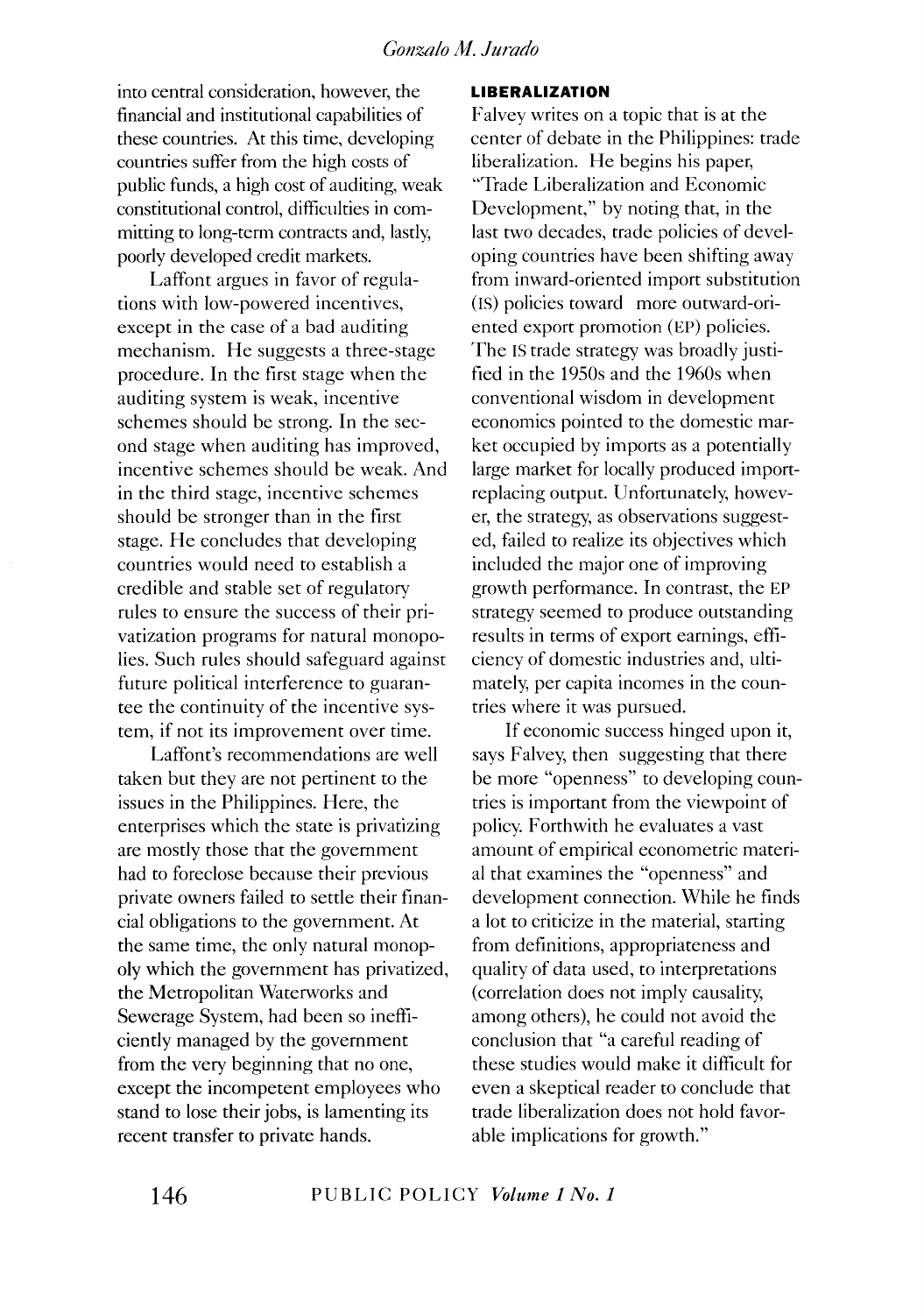Falvey, at the same time, finds the neoclassical growth model more powerful in explaining growth in per capita income. In this model, physical capital accumulation, human capital accumulation, and investments in research and development are the critical variables explaining per capita income growth. The implications of this framework for trade and trade policy are numerous and complex. Differences in the levels of the variables will imply differing comparative advantage among countries across space. Also, depending on changes in factor accumulation and R&D, comparative advantage may shift among countries over time.

Falvey's conclusion is carefully qualified. The weaknesses and incompleteness of the various trade policy and growth studies, notwithstanding, "all the evidence suggests that open economies grow more rapidly. Until such time as the more recent propositions on growth have been adequately verified, the basic role for trade policy would seem to be one of keeping open the channels through which international spillovers might flow."

This is a masterful review of the state of scientific knowledge in international economics and one would hope that it convinces skeptics. But if it does not, it can only be that, as the old saying puts it, no one can be persuaded against his will.

#### **DEMOGRAPHIC TRANSITION**

Finally, "Population and Economic Development" by Khan traces the twists and turns of the concept that has played a key role in establishing a relationship between population and economic development: the concept of the demographic transition. The transition, described in its "canonical" form, classified all societies in three ways: pre-industrial agrarian, transitional growth, and incipient decline. At the first stage, agrarian societies have high and static fertility, this being a response to high mortality rates. As society industrialized, it moved to the second stage, where mortality rates fall. The full effects of modernization become evident only in the third stage, when fertility rates fall, and the population moves into the final stage of incipient decline. In this formulation, declines in both mortality and fertility are an inevitable consequence of industrialization and hence of economic development. In other words, population is the dependent variable and economic development the independent variable.

By 1950, Khan notes that, in what is now known as the orthodox version, the variables had exchanged places "and population growth came to be seen as the stumbling block to economic development." In this version, "demographic variables became determinants of economic trends: rapid population growth became a cause of continued underdevelopment; and fertility as a variable had to be lowered by policy interventions."

Apart from the canonical version and the orthodox version of the demographic transition, a third approach, now known as the economic framework, would apply standard consumer behavior theory to a family's decision concerning its size. In consumer theory the economic agent tries to improve its welfare by comparing benefits of commodities and costs of these commodities. In the new framework, the family comes to a decision as to its size by comparing the benefits of having children with the costs of raising them, deciding to have more (less) children so long as the benefits exceed (fall short of) the cost of child-rearing.